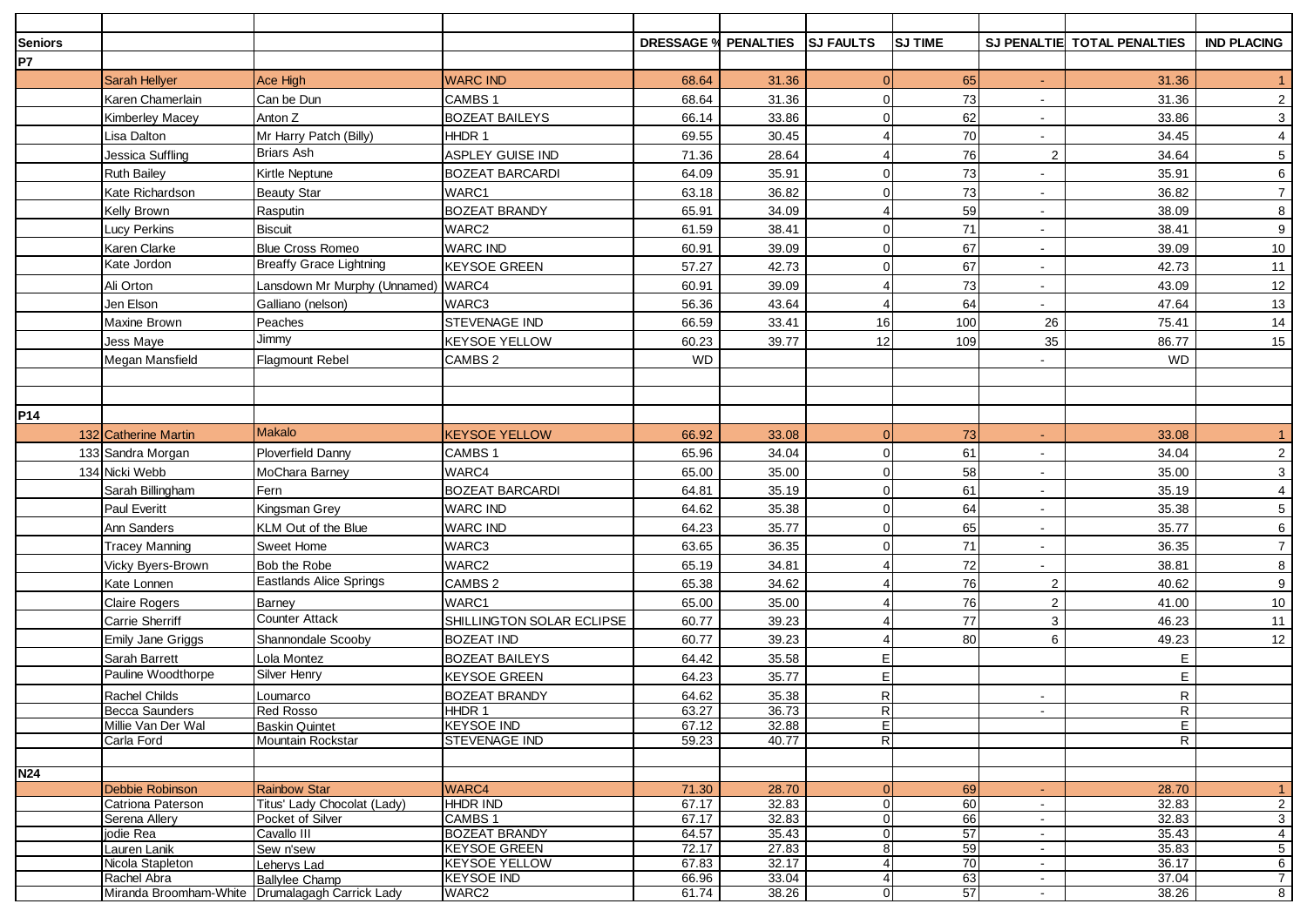|                             | <b>Emily Bell</b>       | <b>Backley Optimus Prime</b>   | <b>BOZEAT BARCARDI</b>    | 60.00          | 40.00     | $\Omega$                        | 73              | $\blacksquare$      | 40.00     | 9              |
|-----------------------------|-------------------------|--------------------------------|---------------------------|----------------|-----------|---------------------------------|-----------------|---------------------|-----------|----------------|
|                             | <b>Katy Stockley</b>    | Peter Rabbit                   | SHILLINGTON SOLAR ECLIPSE | 66.52          | 33.48     | 81                              | 62              | $\sim$              | 41.48     | 10             |
|                             | Emma King               | Shersheen Courage              | HHDR 1                    | 57.74          | 42.26     |                                 | 65              | $\sim$              | 42.26     | 11             |
|                             | Kate Sullivan           | <b>Barravalley Breeze</b>      | CAMBS <sub>2</sub>        | 60.65          | 39.35     |                                 | $\overline{73}$ | $\sim$              | 47.35     | 12             |
|                             | <b>Isabel Ritchie</b>   | Ennistymon Lad                 | <b>BOZEAT BAILEYS</b>     | 61.96          | 38.04     | 12                              | 63              | $\sim$              | 50.04     | 13             |
|                             | Anita Lowe              | CJ (Roger)                     | WARC1                     | 62.61          | 37.39     | 4                               | 84              | 10                  | 51.39     | 14             |
|                             | Amy Ridsdale            | Frank XII                      | SHILLINGTON IND           | 65.43          | 34.57     | 16                              | 77              | $\mathbf{3}$        | 53.57     | 15             |
|                             | Emma Vergette           | William (Unnamed)              | WARC3                     | 60.43          | 39.57     | EI                              |                 | $\blacksquare$      | E.        |                |
| <b>N30</b>                  |                         |                                |                           |                |           |                                 |                 |                     |           |                |
|                             | <b>Helen Taylor</b>     |                                | <b>CAMBS1</b>             | 67.88          | 32.12     |                                 | 71              |                     | 32.12     | $\mathbf{1}$   |
|                             | <b>Katie Styles</b>     | <b>Boogie Knights</b>          | CAMBS <sub>2</sub>        | 67.50          | 32.50     |                                 |                 | $\sim$              | 32.50     |                |
|                             |                         | Apple                          |                           |                |           |                                 | 63              | $\sim$              |           | $\overline{2}$ |
|                             | Natalie Barlow          | Sambuca B                      | <b>BOZEAT BARCARDI</b>    | 66.54          | 33.46     | ∩                               | 57              | $\sim$              | 33.46     | $\overline{3}$ |
|                             | Claire Dalv             | Ralphie G                      | WARC3                     | 66.54          | 33.46     |                                 | 64              | $\sim$              | 33.46     | $\overline{4}$ |
|                             | Claire Daly             | Grant                          | WARC1                     | 65.58          | 34.42     |                                 | 66              | $\sim$              | 34.42     | $\overline{5}$ |
|                             | <b>Annabelle Pick</b>   | Ardlonan Star                  | WARC2                     | 63.65          | 36.35     |                                 | 65              | $\sim$ $-$          | 36.35     | $6\overline{}$ |
|                             | Rachael Ritchie         | Golden Wishes                  | <b>BOZEAT BAILEYS</b>     | 67.31          | 32.69     |                                 | 65              | $\sim$              | 36.69     | $\overline{7}$ |
|                             | Catriona Paterson       | Titus' Lady Chocolat (Lady)    | HHDR 1                    | 67.12          | 32.88     |                                 | 57              | $\sim$              | 36.88     | 8              |
|                             | Penny Hipwell           | Monicamber                     | <b>KEYSOE GREEN</b>       | 65.38          | 34.62     |                                 | 62              | $\sim$              | 38.62     | $\overline{9}$ |
|                             | Jo Miekle               | Kiltilane Barra Seaclaide      | WARC4                     | 61.35          | 38.65     |                                 | 65              | $\sim$              | 38.65     | 10             |
|                             | Laura Wilcox            | Metalbridge HSH                | <b>KEYSOE YELLOW</b>      | 65.00          | 35.00     |                                 | 53              | $\sim$ $-$          | 39.00     | 11             |
|                             | Alexandra Manning       | <b>Brooklawn Final Destiny</b> | <b>HHDR IND</b>           | 63.85          | 36.15     |                                 | 72              | $\sim$              | 40.15     | 12             |
|                             | <b>Tilly Gill</b>       | Longwood Mr Diamond            | SHILLINGTON SOLAR ECLIPSE | 64.23          | 35.77     | 12                              | 124             | 50                  | 97.77     | 13             |
|                             | Chole Alibone           | SGC Silver Swatch (louie)      | <b>BOZEAT BRANDY</b>      |                | <b>WD</b> |                                 |                 |                     | <b>WD</b> |                |
|                             |                         |                                |                           |                |           |                                 |                 |                     |           |                |
|                             |                         |                                |                           |                |           |                                 |                 |                     |           |                |
| <b>N27</b>                  |                         |                                |                           |                |           |                                 |                 |                     |           |                |
|                             | <b>Hayley Dolby</b>     | Pendancer Mickey Bricks 83097  | <b>KEYSOE IND</b>         | 71.43          | 28.57     |                                 | 69              | $\omega_{\rm{eff}}$ | 28.57     | $\mathbf{1}$   |
|                             | lisa dalton             | mr harry patch                 | <b>HHDR IND</b>           | 69.46          | 30.54     | O                               | 59              | $\sim$              | 30.54     | $\overline{2}$ |
|                             | Sarah Billingham        | Fern                           | <b>BOZEAT IND</b>         | 60.36          | 39.64     | $\Omega$                        | 60              | $\blacksquare$      | 39.64     | $\overline{4}$ |
|                             |                         |                                |                           |                |           | 12                              |                 |                     |           |                |
|                             | Lola Precious           | pendancer bilbo baggin         | <b>KEYSOE IND</b>         | 64.64<br>68.04 | 35.36     |                                 | 106<br>74       | 32                  | 79.36     | $\overline{5}$ |
|                             | Alison Jones            | Maesmynach Velvet              | <b>HHDR IND</b>           |                | 31.96     |                                 |                 | $\sim$              | 31.96     | 3              |
| P <sub>12</sub>             |                         |                                |                           |                |           |                                 |                 |                     |           |                |
|                             |                         |                                |                           |                |           |                                 |                 |                     |           |                |
|                             | <b>Jessica Suffling</b> | <b>Pilleybailey Centurian</b>  | <b>ASPLEY GUISE IND</b>   | 68.15          | 31.85     |                                 | 59              | $\sim$              | 31.85     | $\mathbf{1}$   |
|                             | Rachel Abra             | <b>Ballylee Champ</b>          | <b>KEYSOE IND</b>         | 66.85          | 33.15     |                                 | 66              | $\sim$              | 37.15     | $\overline{2}$ |
|                             | Lauren Lanik            | Sew n'sew                      | <b>KEYSOE IND</b>         | 68.15          | 31.85     |                                 | 70              | $\sim$              | 39.85     | 3              |
|                             |                         |                                |                           |                |           |                                 |                 |                     |           |                |
| <b>SENIOR TEAM PLACINGS</b> |                         |                                |                           |                |           |                                 |                 |                     |           |                |
|                             |                         |                                |                           |                |           |                                 |                 |                     |           |                |
|                             | P7                      | P14                            | <b>N24</b>                | <b>N30</b>     |           | <b>BEST 3 SCOR TEAM PLACING</b> |                 |                     |           |                |
| <b>CAMBS1</b>               | 34.64                   | 34.04                          | 32.83                     | 32.12          | 99.59     |                                 |                 |                     |           |                |
| WARC4                       | 43.04                   | 35.00                          | 28.70                     | 38.65          | 102.35    | $\boldsymbol{2}$                |                 |                     |           |                |
| <b>BOZEAT BARC</b>          |                         | 35.19                          |                           | 33.46          | 105.47    |                                 |                 |                     |           |                |
|                             | 36.82                   |                                | 40.00                     |                |           | $\mathbf{3}$                    |                 |                     |           |                |
| <b>KEYSOE YELI</b>          | 34.45                   | 34.04                          | 32.83                     | 33.46          | 100.33    | $\overline{4}$                  |                 |                     |           |                |
| WARC1                       | 31.36                   | 35.00                          | 28.70                     | 32.12          | 98.48     | 5                               |                 |                     |           |                |
| WARC2                       | 35.91                   | 38.81                          | 38.26                     | 36.35          | 110.52    | $\,6$                           |                 |                     |           |                |
|                             |                         |                                |                           |                |           |                                 |                 |                     |           |                |
| HHDR 1                      | 34.45                   | R.                             | 42.26                     | 36.88          | 113.59    | $\overline{7}$                  |                 |                     |           |                |
| <b>KEYSOE GREI</b>          | 42.73                   | E                              | 35.83                     | 38.62          | 117.18    | 8                               |                 |                     |           |                |
| WARC3                       | 47.64                   | 36.35                          | E                         | 33.46          | 117.45    | $\boldsymbol{9}$                |                 |                     |           |                |
| CAMBS 2                     | <b>WD</b>               | 40.62                          | 47.35                     | 32.50          | 120.47    | 10                              |                 |                     |           |                |
|                             |                         |                                |                           |                |           |                                 |                 |                     |           |                |
| <b>BOZEAT BAILE</b>         | 33.86                   | 35.19                          | 32.83                     | 32.50          | 134.38    | 11                              |                 |                     |           |                |
| <b>SHILLINGTON</b>          |                         | 46.23                          | 41.48                     | 97.77          | 185.48    | 12                              |                 |                     |           |                |
| <b>BOZEAT BRAN</b>          | 38.09                   | R.                             | 35.43                     | <b>WD</b>      | Е         |                                 |                 |                     |           |                |
|                             |                         |                                |                           |                |           |                                 |                 |                     |           |                |
|                             |                         |                                |                           |                |           |                                 |                 |                     |           |                |
|                             |                         |                                |                           |                |           |                                 |                 |                     |           |                |